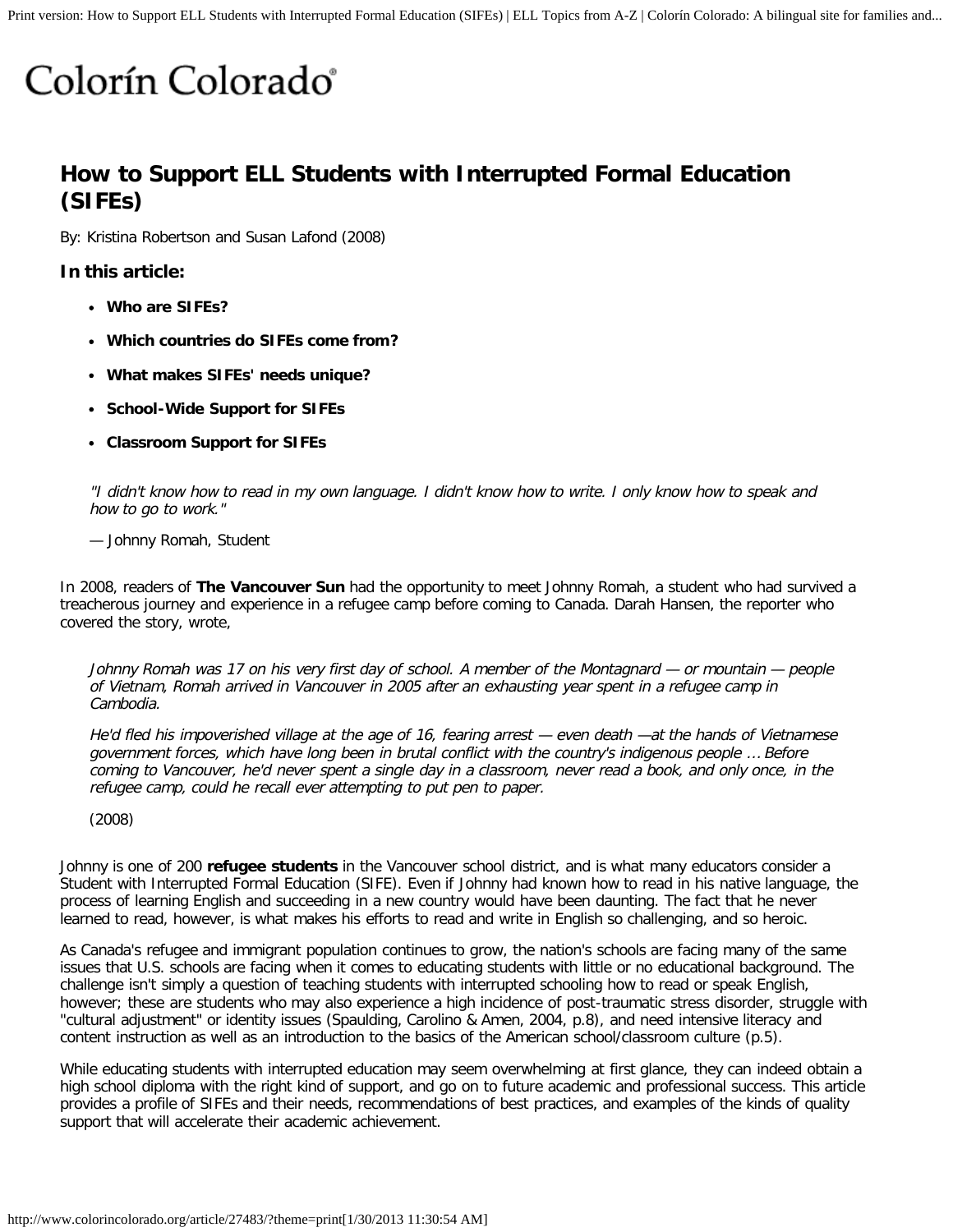## **Who are Students with Interrupted Formal Education (SIFEs)?**

Senior Research Scientist and Professor Margarita Calderón of John Hopkins University suggests that SIFEs usually have experienced one of the following patterns in their schooling:

- They are newcomers with two or more years of education interrupted in their native country
- They have attended school in the U. S., returned to their native country for a period of time, then returned to the U.S again
- They have attended kindergarten in English (L2), 1st and 2nd grade in their first language (L1), then jumped into L2 in 3rd
- They have attended U.S. schools since kindergarten but have language and literacy gaps due to ineffective instruction
- They have attended school in one location for a few months, then moved to another location for a few months, and perhaps had some weeks in between these changes when they does not attend school. (Calderón, 2008.)

Although Calderón categorizes SIFEs as 4th-12th grade, one could make the case that students who have not had an opportunity to attend preschool or early years of primary school due to transience or the situation in their home country are indeed also students with limited or interrupted education. In short, the student with interrupted education, through no choice of his own, is starting school one or more years behind his grade-level peers.

### **Which countries do Students with Interrupted Formal Education come from?**

SIFEs may come from countries where poverty, disaster, and civil unrest affect the development of literacy and opportunities for education. They may also come from countries where persecution or strict rules about gender, social class, or ethnicity prevented them from attending school. According to UNICEF and UNESCO, as of 2006, **[93 million](http://www.childinfo.org/education.html) [children of primary school age](http://www.childinfo.org/education.html)** were not attending school (UNICEF Global Databases, 2007; and UNESCO Institute for Statistics, Global Education Digest, 2007). This number has decreased from 115 million children in 2002, but the unfortunate reality is that many children around the world still aren't receiving an education. Gender inequities are also more prevalent than we might suspect: **[girls in one third of the world's nations](http://www.childinfo.org/education_gender.html)** still don't have equal access to education (UNICEF global databases, 2007), which is particularly concerning in nations where girls can only attend classes taught by women.

These statistics remind us that when students who have grown up with little or no education experience enroll in U.S. schools, they have much more to learn than just the English language; in order to be fully functional at school, they must learn how to read, how to complete assignments and follow instructions, how to use school supplies, how to follow a school schedule, how to take the bus, how to interact with students from different cultures, and how to participate in school activities — all while adjusting to a new country and new social norms, and possibly taking on family responsibilities such as working, caring for younger siblings, or doing a significant share of housework.

SIFEs may also have been born or raised in a developed nation but in impoverished circumstances that affect their family's stability. For example, many migrant workers in the U.S. move frequently based on agricultural seasons, and as a result their children move from one to school to another, making it nearly impossible for children to stay caught up with their peers.

### **What makes the SIFE's needs unique?**

While needs of the SIFE population may overlap with those of English language learners (ELLs) in general, SIFEs are likely to need additional support and instruction in basic skills for a number of reasons (Office of English Language Learning & Migrant Education, 2008, p.1):

**1. Stress:** A student's formal education may have been interrupted by migration, war, lack of access to education, and/or socioeconomic or cultural circumstances (p.1). As a result, the student may suffer from post-traumatic stress disorder, may be under severe distress, or may be completely overwhelmed by the need to assimilate to a new school environment in a new language.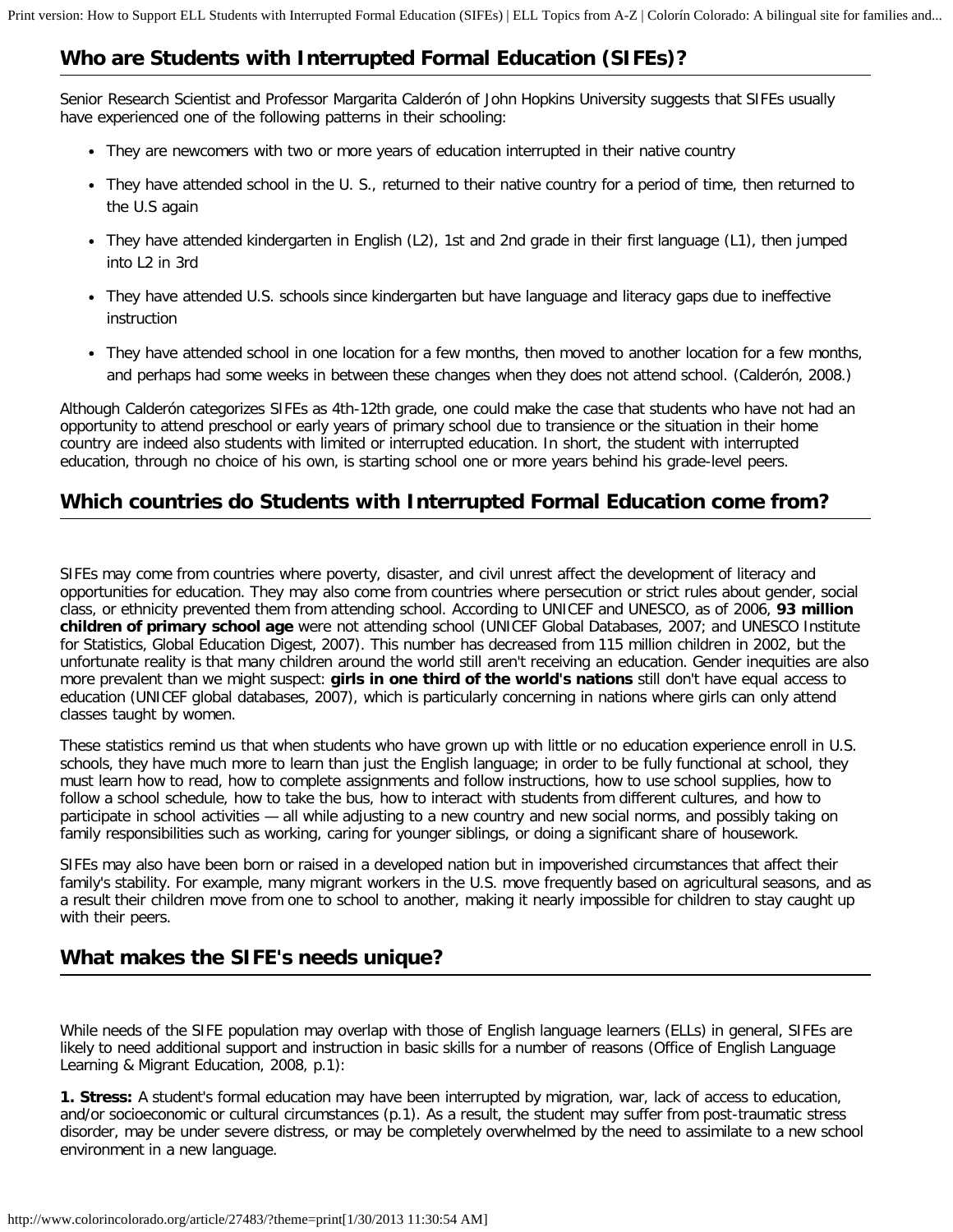**2. Literacy and academic gaps:** Students may not be able to read or write in their native language, and may also lack an understanding of the basic concepts, content knowledge, and critical thinking skills that their peers will have mastered (p.1). This situation presents a challenge to educators because,

On the one hand, these learners require instruction in the basic concepts and skills necessary for academic success, including how to study and take notes, and how to participate in class discussions. On the other hand, their academic success rests on meeting increasingly sophisticated standards and English-language assessments. So, even when students are not fluent in English or are not formally educated, rather than focusing exclusively on basic and/or remedial skills, it is important to offer lessons designed to develop critical knowledge, using content that reflects students' lives, interests and culture. (DiCerbo and Loop, 2003)

**3. Frustration:** A SIFE may be very excited to finally attend school regularly, and may have high hopes for his ability to work and support his family; however, the discovery that he is in fact far behind his peers can be a source of great frustration. Even as he makes great academic progress throughout the year, he is still chasing a moving target because English-speaking, grade-level peers are continuing to learn as well, and the realization that meeting his goals will be harder than expected may be devastating.

**4. High risk of dropping out:** SIFEs are considered to have a high risk for dropping out of high school given the precarious nature of their relationship with school as indicated by this statistic: "At-risk Hispanic students aged 16-19 who judged themselves as not speaking English well were four times more likely to drop out of high school than were their peers who spoke English well." (Fry, 2003 as cited in Spaulding, Carolino & Amen, 2004, p.8)

While these reasons present numerous challenges to school educators and administrators, students with limited or interrupted schooling can succeed if their school makes a commitment to help them achieve that goal. The following lists of suggestions offer some ideas that educators can implement to support SIFEs throughout the school and in the classroom.

# **Ten Ideas for Providing School-Wide Support to Students with Interrupted Formal Education**

Schools can support SIFEs in a number of ways. The ability to implement these measures will vary greatly by school and district, as well as by the involvement and investment by administrators, teachers, counselors, and staff. While not all of these suggestions will work for your school or student population, consider reviewing them with your colleagues to see which suggestions may be viable options in your school.

**1. Build supportive environments that respond to the immediate social, cultural, and linguistic needs of immigrant adolescents with limited schooling** (Spaulding, Carolino & Amen, 2004, p.11). An educational environment that is supportive of SIFEs will have staff members who are well-educated on the needs and backgrounds of their students, and highly attuned to the emotional strain these students may experience as they adjust to a new country, language, and customs. Students may be facing complex identity issues, culture shock, and a sense of loss of having left their home behind, particularly if they didn't want to move to a new country (p. 12).

A supportive environment is often created by one or more of the following:

- 1. bilingual/bicultural staff from the students' home country
- 2. a teaching staff highly trained in cross-cultural communication, the cultural and historical **[backgrounds of the](http://www.colorincolorado.org/educators/reachingout) [students](http://www.colorincolorado.org/educators/reachingout)**, and instructional methods that are designed to accelerate the academic achievement of SIFEs.
- 3. student and parent access to support services (ideally in the family's native language) provided by counselors, tutors, mentors, and parent coordinators. (Walsh, 1991, as cited in Office of English Language Learning & Migrant Education, p. 10)
- 4. a buddy system with peers or classmates who can show students around and help them adjust to the daily schedule (p.4)

**2. Implement newcomer centers and/or programs to ease transitions for newly immigrated students** (Spaulding, Carolino & Amen, p.11). Newcomer centers and programs are very effective when a district needs to meet the needs of many SIFEs. A newcomer center may provide numerous services included in the newcomer program, such as academic support, language instruction, an introduction to basic school activities and skills, and community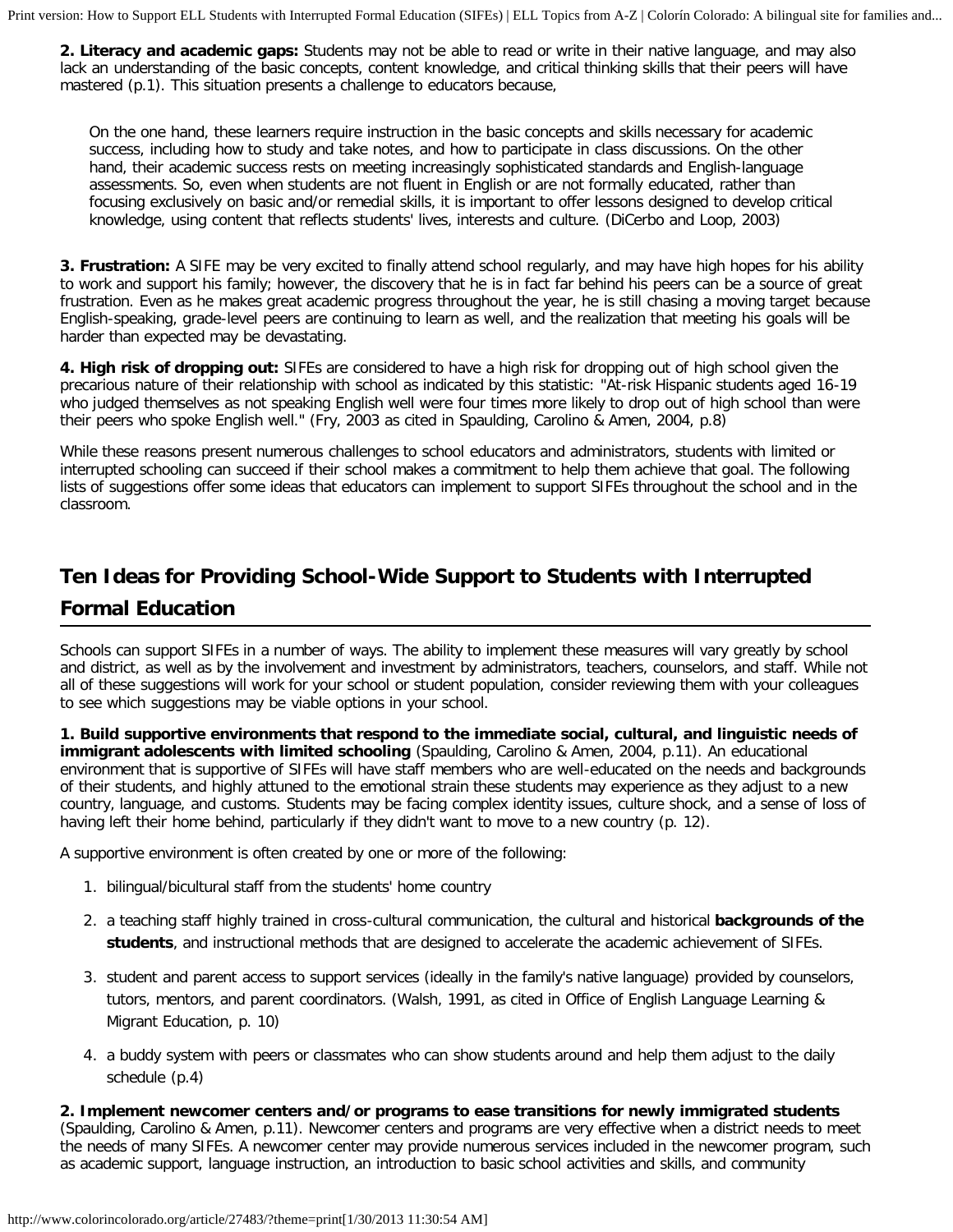resources for immigrant families (p.13). Enrollment in a newcomer program, which is often transitional, allows the student time to adjust to the U.S. educational system in a supportive environment with instructors who understand their needs and have been specially trained to assist in accelerating SIFEs' academic achievement while monitoring cultural and emotional adjustments.

Even as SIFEs learn the basics such as the alphabet or how to hold a pencil, they can also begin developing academic content concepts and language through bilingual or sheltered instruction content courses. When SIFEs leave an effective program at a newcomer center after 1-2 years and transition to a mainstream educational environment, they will be much better prepared to participate successfully.

**3. Create collaboration models across high school academic departments to support simultaneous linguistic and academic development** (p. 11). A collaborative instructional model reinforces student learning and accelerates SIFEs' academic progress. For elementary-level teachers this may come more easily since classroom teachers are responsible for more than one subject, and they often work collaboratively in grade-level teams. For secondary-level teachers this may be more challenging and may require a review of the instructional system, curriculum and content, school resources, and teacher planning schedules (Office of English Language Learning & Migrant Education, p.1).

In the National Clearinghouse for English Language Acquisition's **[Interrupted Formal Schooling](http://www.ncela.gwu.edu/practice/itc/ifsinfo.html)** Toolkit, DiCerbo and Loop write,

Schools that are prepared to meet the needs of students with interrupted formal education do not require classroom teachers or individual resource teachers to take on these responsibilities alone. Instead, administrators, counselors, classroom teachers and resource teachers need to work together to ensure that the students and their families have the necessary information needed to provide school supplies, documentation for meal programs, and other requisites for assimilation. Working together to create a climate of acceptance and accountability ensures that the student's academic success is secured on many levels. (2003)

Regardless of how the collaboration is done or at what grade level, the important thing for teachers to keep in mind is how to continually reinforce new concepts and language in academic instruction and integrate concepts across content areas and language/literacy classes. For example, if students are learning about aquatic life in science, the math teacher can teach mathematical examples that reinforce the scientific concepts while applying math skills, and the language arts teacher can review the language structures and vocabulary used in the math problems and science lessons being taught. Teachers who collaborate have the opportunity to be intentional about the academic language and skills they want students to learn and practice, and they will begin to make connections across content areas to reinforce learning.

#### **4. Implement flexible scheduling to reflect real needs and obligations of high school immigrants**

(Spaulding, Carolino & Amen, 2004, p.11). A flexible schedule allows students with interrupted schooling the opportunity to balance home and school responsibilities, a chance to spend extra time in school to accelerate learning, and the opportunity to keep working while attending school. Many SIFEs come to the U.S. with the goal of working and financially supporting their families (p.13). Without an education or fluency in English, students may not have a lot of choice as to what kind of job they find or the hours they work. It is common for SIFEs to have to work very late hours or two jobs, and this becomes a barrier to education due to fatigue and conflict with the school schedule.

If there comes a point in which the students cannot both work and attend school, they may choose to drop out of school in favor of working without realizing that "the educational sacrifices made for short-term financial gain tend to lead to limited long-term financial success." (p.13)

Schools that can offer "non-traditional" school hours, such as afternoon, evening, or Saturday schedules, will help more SIFEs have access to education. Also, schools that offer longer school hours and a year-round school calendar ensure that there are many opportunities for students to make up for lost time (p.14).

**5. Increase sheltered instruction** (Office of English Language Learning & Migrant Education, p.2). Often when SIFE student enroll in a U.S. school, the gaps in their educational record lead to them being placed in remedial courses. While this kind of instruction may be necessary or helpful for some students, native-language instruction and sheltered instruction may provide a viable alternative to remedial instruction (Spaulding, Carolino & Amen, p.13).

Sheltered instruction is English-language instruction that is modified so that subject matter is more comprehensible to students with limited vocabularies (American Federation of Teachers, 2002). Sheltered instruction strategies may include the increased use of visuals, collaborative learning activities, and demonstrations (Office of English Language Learning & Migrant Education, p.2). Learn more about sheltered instruction in Colorín Colorado's webcast, **[English](http://www.colorincolorado.org/webcasts/middle) [Language Learners in Middle and High School](http://www.colorincolorado.org/webcasts/middle)**.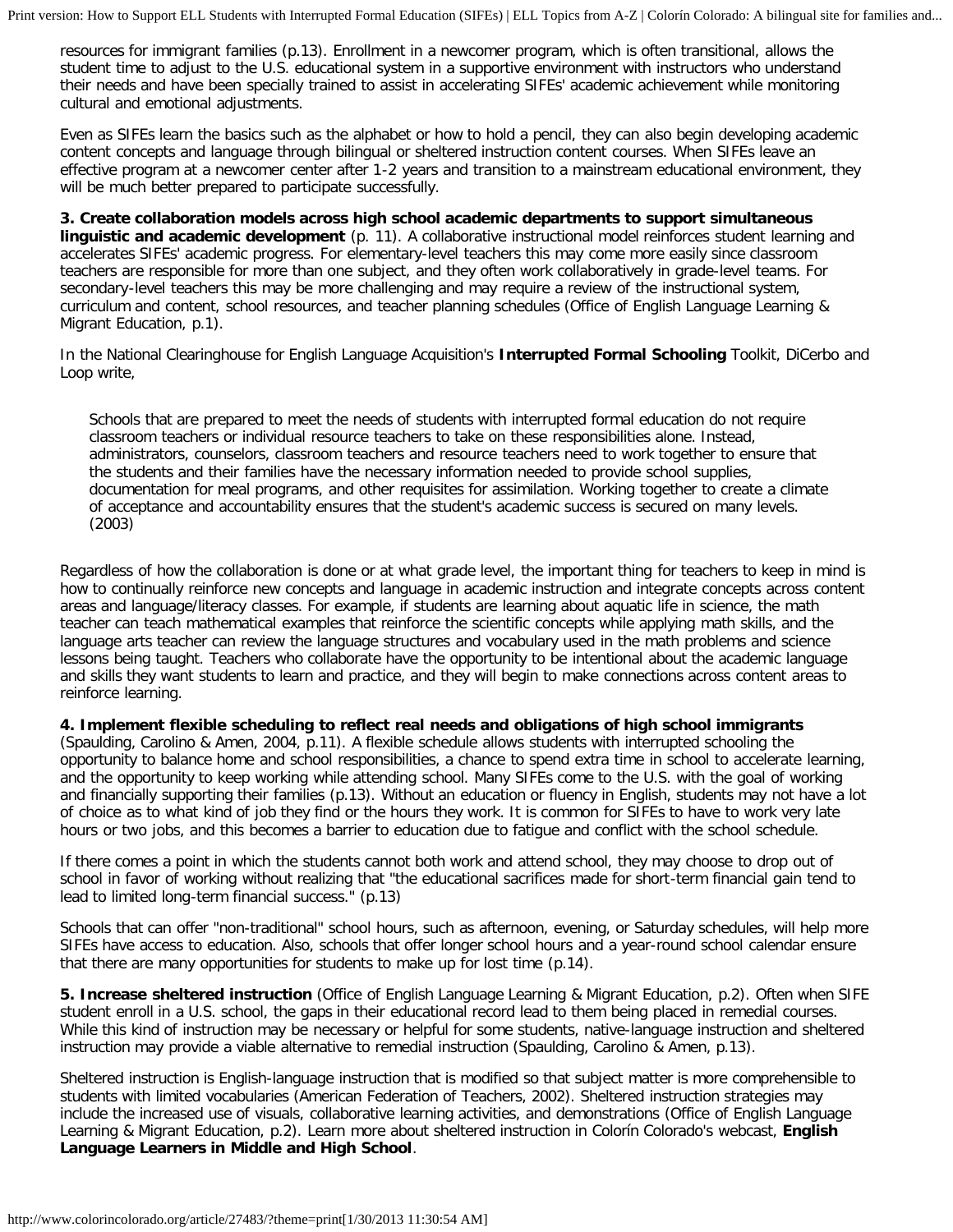**6. Consider how standards and the curriculum can be adapted so that SIFEs learn critical material in a way that is effective, accessible, and age-appropriate** (Office of English Language Learning & Migrant Education, 3). Even though state-wide standards in their original format may be too advanced for SIFEs, it is possible to adapt standards-based lessons so that they cover the most important information in a way that is accessible, culturally relevant, and age-appropriate. The Office of English Language Learning & Migrant Education offers this example:

Instead of giving a 2nd-grade book to a 17-year-old immigrant from Ghana who reads at a 2nd-grade level, a teacher might work, for example, with the social studies instructor and provide the student with ESL materials on U.S. history. (p.3)

Schools may also consider using thematic curriculum, individual learning plans, or alternative ways of gaining course credit (such as an independent study or an internship) (Walsh, 1991, as cited in Office of English Language Learning & Migrant Education, p. 10).

**7. Provide intensive literacy/language instruction.** Many researchers and educators are implementing new programs designed to teach adolescent readers the basics of literacy (Office of English Language Learning & Migrant Education, p.6). Among some of the most important recommendations include explicit instruction in an age-appropriate manner of the five components of reading - phonemic awareness, phonics, fluency, vocabulary, and comprehension(p.7), increasing student access to literacy-rich environments and print materials, and unifying language and content instruction (Spaulding, Carolino & Amen, p.30). SIFEs may also benefit from increased time in language development or ESL courses, particularly if the class sizes are small.

**8. Teach students learning strategies that they can use in the future.** These strategies may include how to recognize cognates, looking for the heading of a chapter in pre-reading exercises, using a dictionary, or how to take effective notes (p. 28). Remember that SIFEs haven't learned the basic skills that many students have learned at a young age, and may have no background knowledge in the areas that you expect them to have learned.

**9. Build partnerships with local businesses, higher education and adult education programs** (p. 11, Office of English Language Learning & Migrant Education, p. 4). It can be very helpful for schools to make a partnership with local businesses, adult basic education, or higher education programs in order to provide a seamless transition for SIFEs who will need more than four years to graduate or are older and will "age-out" before completing high school graduation requirements. Students are allowed to attend high school until the age of 21, and if a connection exists with the adult basic education or local higher education institution, SIFEs are much more likely to continue their education and complete a high school degree. A connection with a local business may also boost students' confidence and provide opportunities that might not have been available.

**10. Use the full resources of the community to support immigrant students** (Spaulding, Carolino & Amen, p. 11). Community resources can be a very powerful tool in meeting the needs of SIFEs. The saying, "It takes a whole village to raise a child" became popular for a reason - it's true. SIFEs will benefit greatly from contacts with community resources such as health care organizations, after-school tutoring, job programs, and ethnically/linguistically based community groups. Isolation and discouragement can be two negative and powerful influences on a SIFE student's education. The more SIFEs feel connected and supported, the more likely they will be to rebound from health, economic, or cultural challenges. A Newcomer Center is often well-connected with such community resources and likely offers community organization services on-site to the students.

To see examples of programs that implement the best practices listed above, please view The Council of Chief State School Officers (CCSSO) report cited in this article, **[Immigrant Students and Secondary School Reform:](http://www.ccsso.org/content/pdfs/BestPractices.pdf) [Compendium of Best Practices](http://www.ccsso.org/content/pdfs/BestPractices.pdf)** by Spaulding, Carolino & Amen and read the SIFE program descriptions. **[Effective](http://www.doe.in.gov/lmmp/pdf/effective_programs_ell.pdf) [Programs for English Language Learners \(ELL\) with Interrupted Formal Education](http://www.doe.in.gov/lmmp/pdf/effective_programs_ell.pdf)** from the Office of English Language Learning & Migrant Education at the Indiana Department of Education also offers more specific suggestions on support SIFE instruction in literacy and math.

SIFEs will flourish in an educational environment that is reflective of their academic and cultural needs, with an emphasis on intentional instruction to enrich their knowledge.

## **Ten Ideas for Teaching Students with Interrupted Formal Education in the Classroom**

Even if you or your school can't implement some of the bigger measures mentioned above, there are many things you can do in your classroom: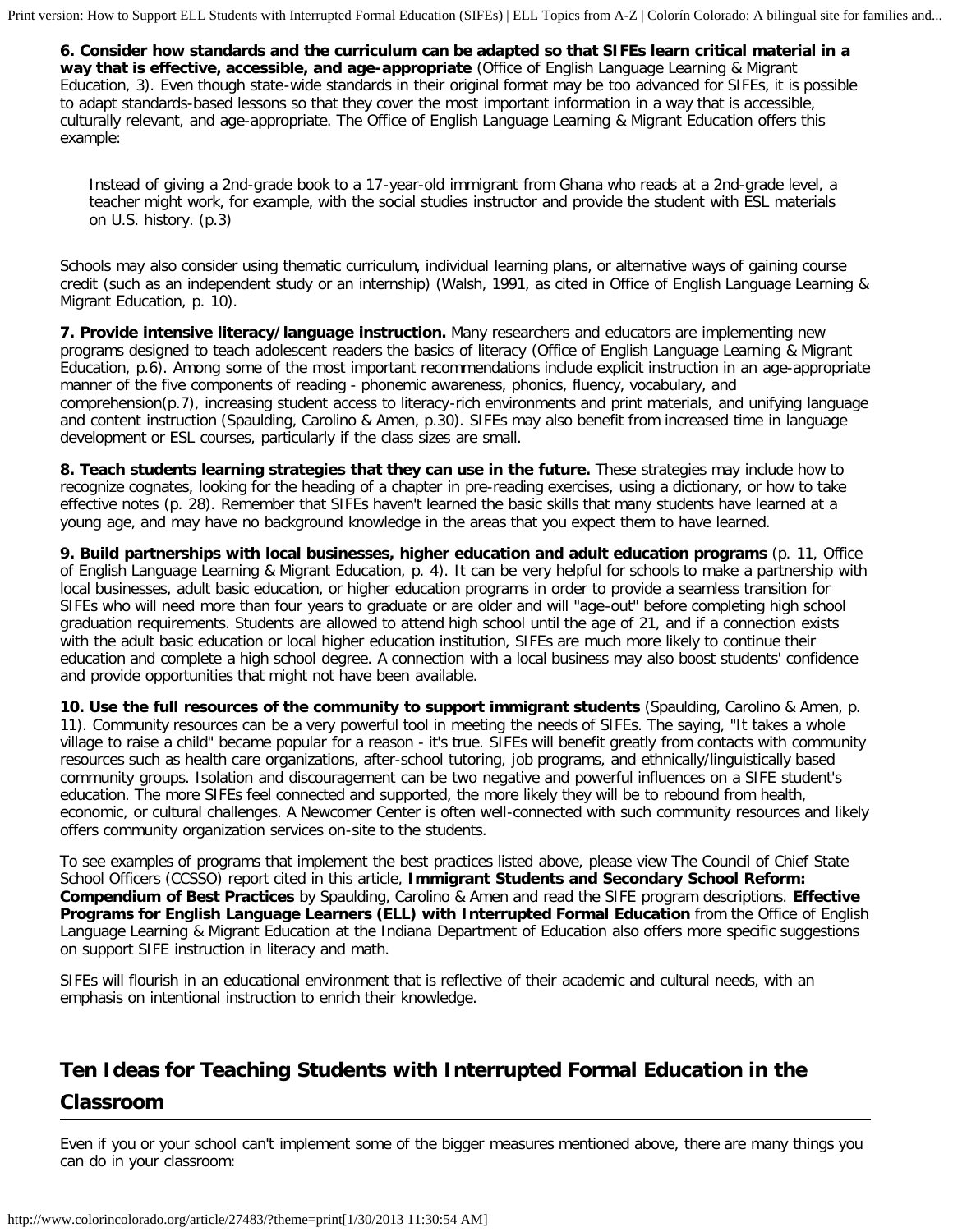**1. Activate [prior knowledge.](http://www.colorincolorado.org/article/20827)** Once you know what prior information your students have, then you want to link the new information to what they already understand. Not only can this stimulate student motivation, but it can also determine where to start instruction as well as lay out the next steps. Some strategies include: word associations, wordsplash relationships, KWL charts, and anticipation guides.

**2. Provide a print rich environment.** Cover your walls with lots of visuals that correspond to text (maps, charts, signs, posters with motivational phrases, the alphabet in print and script, the Pledge of Allegiance, etc.). Seek out appropriate lower-grade texts or texts that are written for a lower reading level, high interest, low ability books, native language materials, and bilingual glossaries.

**3. Engage students in hands-on learning so students are physically involved.** Have students write, illustrate, and record their own books, let them create their own picture dictionaries and flash cards, incorporate drama to act out events and stories, use interactive activities on a SMARTBoard, use manipulatives, reciprocal teaching, and teach to the multiple intelligences.

**4. Keep the amount of new vocabulary in control.** When using new vocabulary or explaining new concepts, you may need to rephrase, define in context, and simplify your explanation so as not to confuse students. Limit your sentence length, but don't patronize students by raising your voice as if they were hard of hearing. Instead, use intonation and pauses for emphasis.

**5. Give frequent checks for communication.** Try to avoid Yes/No answers. Instead, ask that students summarize what they understood. Increase your wait time, because students will need extra time to process your question, think of the answer, they find the words they need in English.

**6. When assessing understanding, be open-minded.** Provide multiple opportunities to demonstrate understanding (instead of writing: explain, act out, discuss, defend, draw, compare, predict, etc.). Emphasize formative assessment versus evaluative assessment and individualize what you ask students to do.

**7. Allow students to work in cooperative groups.** Remember to teach the necessary social skills they need to interact productively with one another. Forming skills such as getting into groups, taking turns, and encouraging one another provide the foundation for higher-order thinking in collaborative groups.

**8. If possible, build the native language content and literacy instruction in order to build on English.** Otherwise, work on pre-reading, during reading, and post-reading strategies from current trends in literacy. Use of graphic organizers is very helpful to make learning visual and incorporate thinking skills, and can be done without any writing. Use reading logs and journals to incorporate reading and writing.

**9. Use teaching strategies that weave together language and content instruction, such as the SIOP model** (Sheltered Instruction Observation Protocol). Start with the concrete then build to the abstract. Try to relate material to students' prior knowledge and experience. What they don't have you can try to create for them through visuals or by using technology.

**10. Keep your expectations realistic at the beginning of the year.** Raise your expectations up as students reach them and keep them high enough that students will stretch to reach for them, but not too high that they give up. If you expect success from your students, supply them with the necessary tools, remain optimistic, and offer to help as they need it, they will gain the self-confidence to be successful.

As you work with your students, keep in mind that many came to U.S. ready to get a good education, become successful citizens, and leave a troubled past behind. They may be discouraged and frightened when they find out exactly what is entailed in order to reach their goals.

Don't let frustration and the seemingly insurmountable barriers affect the instruction and support they receive from you or your school. It may take your students longer to achieve what they wanted; they will succeed, however, if they have quality support and continue to believe in themselves, like Johnny Romah, who now can write, "I am happy and sad when I think about my family and all of my friends…They are all in my heart."

### **References**

American Federation of Teachers. "Teaching English-Language Learners: What Does the Research Say?" AFT Policy Brief Number 14. 2002. http://www.colorincolorado.org/article/12932

Calderón, M. "Innovative Policies and Practices for Developing Teachers to Work with English Language Learners", Powerpoint Presentation, Slide 12. As presented at the Educational Testing Services's 2008 English-Language Learners Symposium (ETS-sponsored) . http://www.ets.org/Media/Conferences\_and\_Events/pdf/ELLsympsium/Calderon.pdf

DiCerbo, P. & Loop, C. "Interrupted Formal Schooling." National Clearinghouse for English Language Acquisition Toolkit.